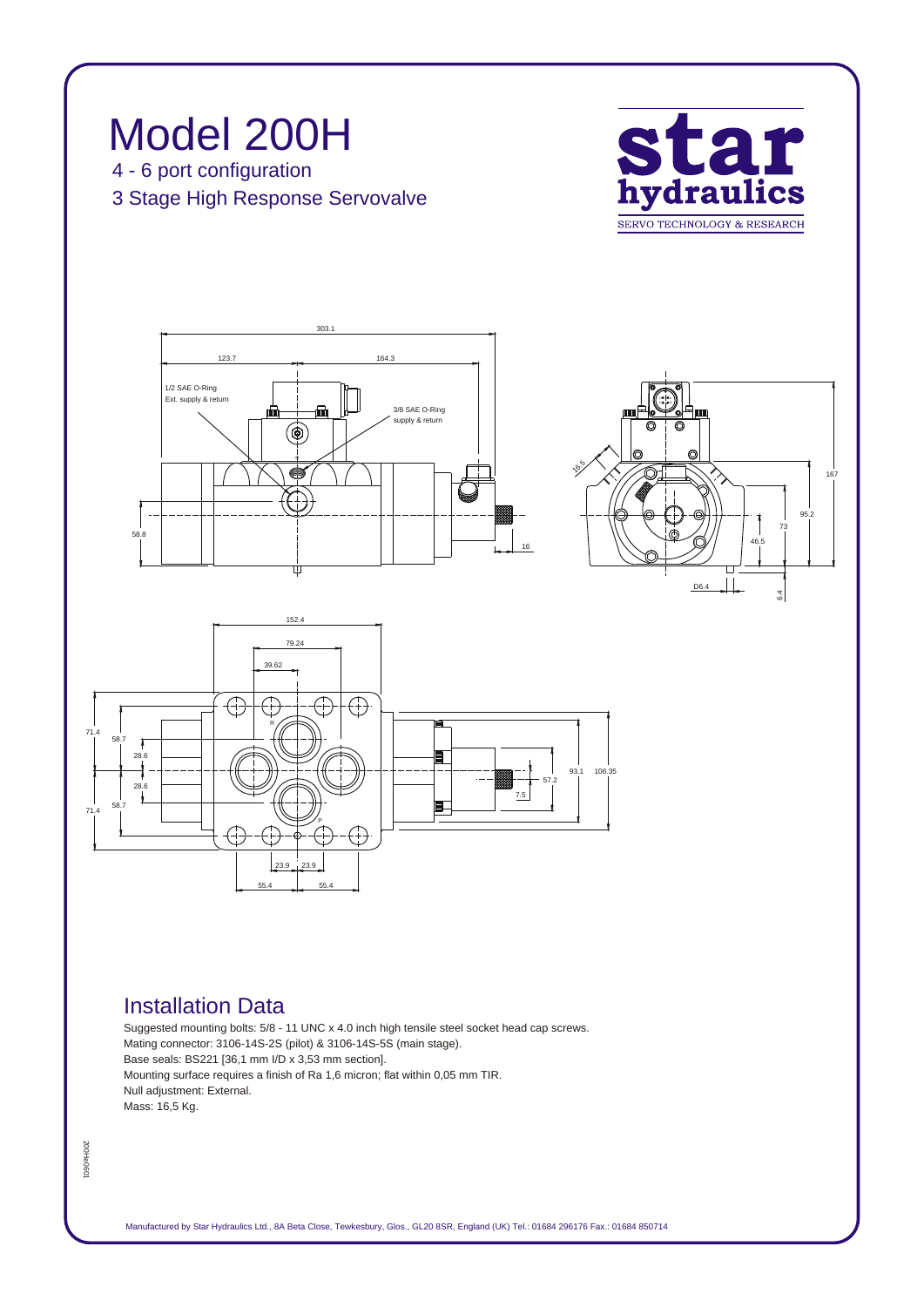## *Technical Specification*

| Threshold                                                                                                                        | < 0,25% without dither                                                    |
|----------------------------------------------------------------------------------------------------------------------------------|---------------------------------------------------------------------------|
| <b>Hysteresis</b>                                                                                                                | < 0.5% without dither                                                     |
| Null bias                                                                                                                        | $< 2,0\%$                                                                 |
| Null shift with<br>50°C temperature change<br>500 psi change in pilot supply pressure<br>500 psi change in pilot return pressure | $<$ ±1,0%<br>$< \pm 1.0\%$<br>$< \pm 1,0\%$                               |
| Pressure gain                                                                                                                    | >30% supply pressure for 1% rated input signal,<br>can be as high as 100% |
| Supply pressure<br>minimum recommended<br>maximum continuous                                                                     | 15 bar<br>280 bar                                                         |
| Proof pressure<br>at pressure port<br>at return port                                                                             | 150% max supply pressure<br>100% max supply pressure                      |
| Burst pressure return port open                                                                                                  | 250% max supply pressure                                                  |
| External leakage                                                                                                                 | zero                                                                      |
| Operating temperature range                                                                                                      | -20 $^{\circ}$ C to +80 $^{\circ}$ C                                      |
| Fluid                                                                                                                            | Petroleum based mineral oil<br>10 to 110 cSt at 38°C                      |
| Seal material                                                                                                                    | Buna-N                                                                    |

*Cleanliness level*

*ISO 4406 code 14/11 recommended*



*The nominal rated flow of a servovalve is the load flow under conditions of 100% electrical input and 70 bar total valve pressure drop. The load flow pressure characteristic closely approximates the theoretical square-root relationship of a sharp edged orifice (figure 1).*

*The flow tolerance for standard servovalves is ±10% of the nominal rated flow at ±100% input signal. Flow gain at null is determined by the relationship of the spool and bushing metering edges and may vary with standard production toleran ces, flow gain in the region of ±5% rated current from null may range from 50% to 200% of the nominal flow gain (figure 2).*